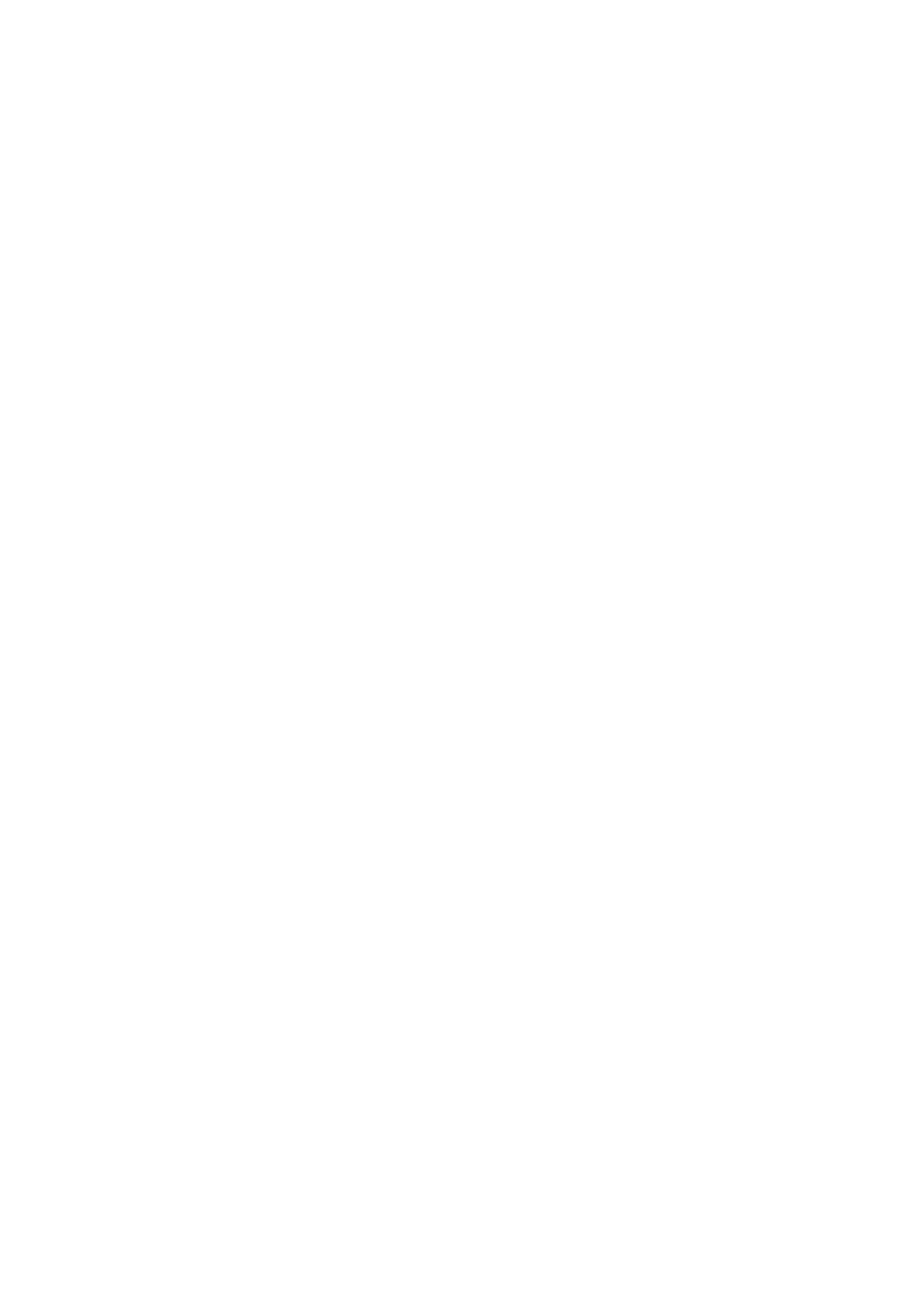

Recent research conducted by CultureAmp shows that while most business leaders realize a more inclusive workplace is essential for business success in 2022, they are not investing at the levels required to drive the changes needed to create an inclusive and diverse workplace culture.

Paying lip service to the problem by holding discussion, events and creating strategies is not enough. Resources must be put in place to implement these ideas so that you do create an amazing workplace. It starts at the top – owners and managers must be all in. Not just cosmetically, but genuinely.

Meet with your executive team and managers about improving your business culture. It does not happen on its own – you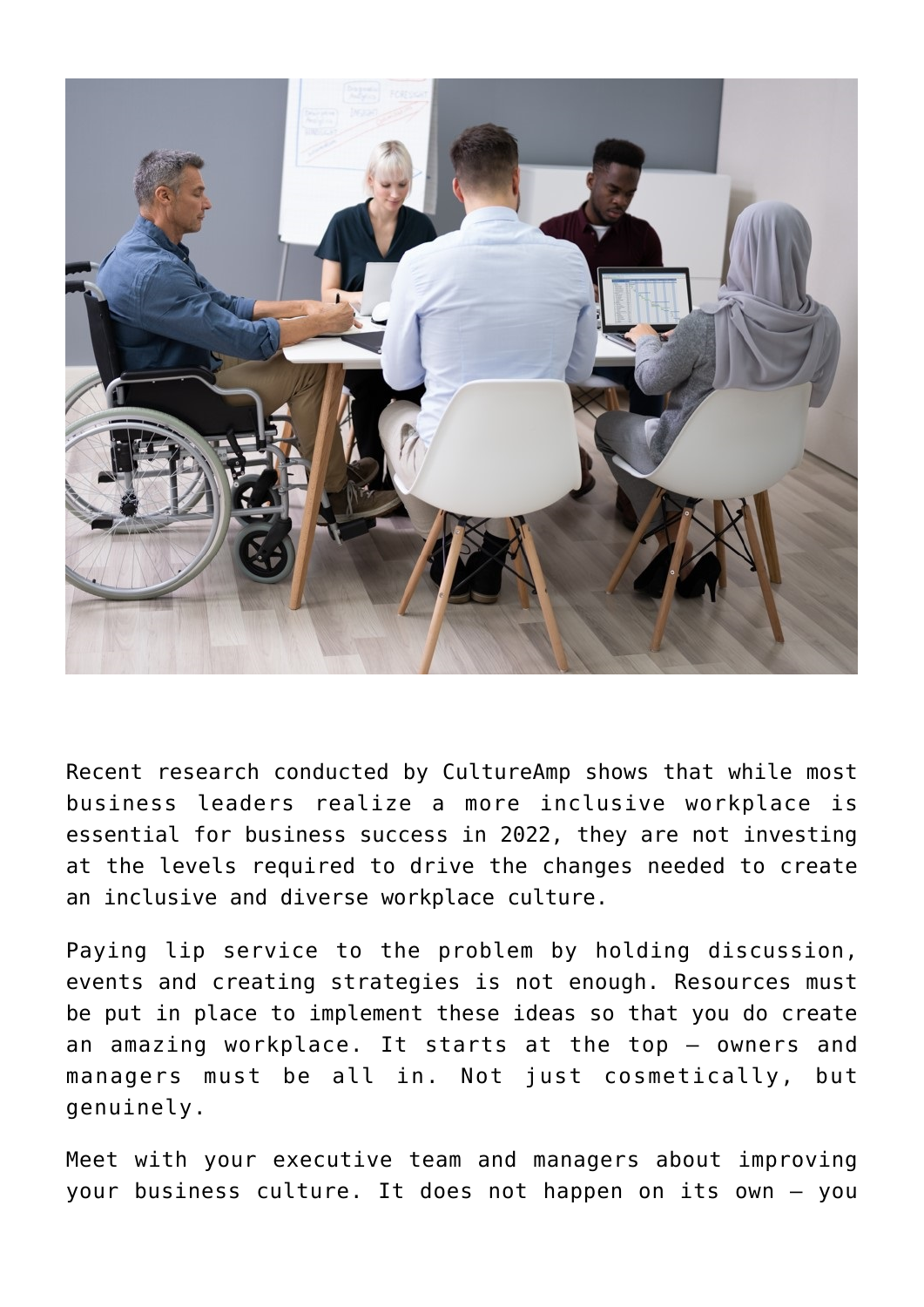need to make decisions, followed by action.

Put an employee in charge of your program – an employee that you are confident takes improving diversity at your company seriously. The person in charge should start by reviewing your company's hiring practices, identifying any areas where changes should be made.

DEI Initiatives with the Greatest Impact

The study found that the greatest drivers of a more diverse workforce are:

- Having a diversity policy
- Implementing a strategic plan
- Using DEI data to make decisions
- Employee resource groups
- Collecting demographic data of the workforce
- Building fair and equitable processes
- Implementing employee recognition programs
- Having formal mentorship or sponsorship programs
- Creating clear advancement processes
- Explicitly sourcing underrepresented candidates

### **A Safe Space – Make it Policy**

Rather than reacting to complaints, lawsuits, or unhappy employees who feel marginalized, why not create a [workplace](https://www.commpro.biz/company-culture/) where every employee feels safe and secure? Company-wide seminars or training events on inclusivity, whether in person or online, may be necessary. Make it clear that management is dedicated to ensuring every employee is treated with respect and kindness, and that violations of this policy will be addressed in HR and are taken very seriously.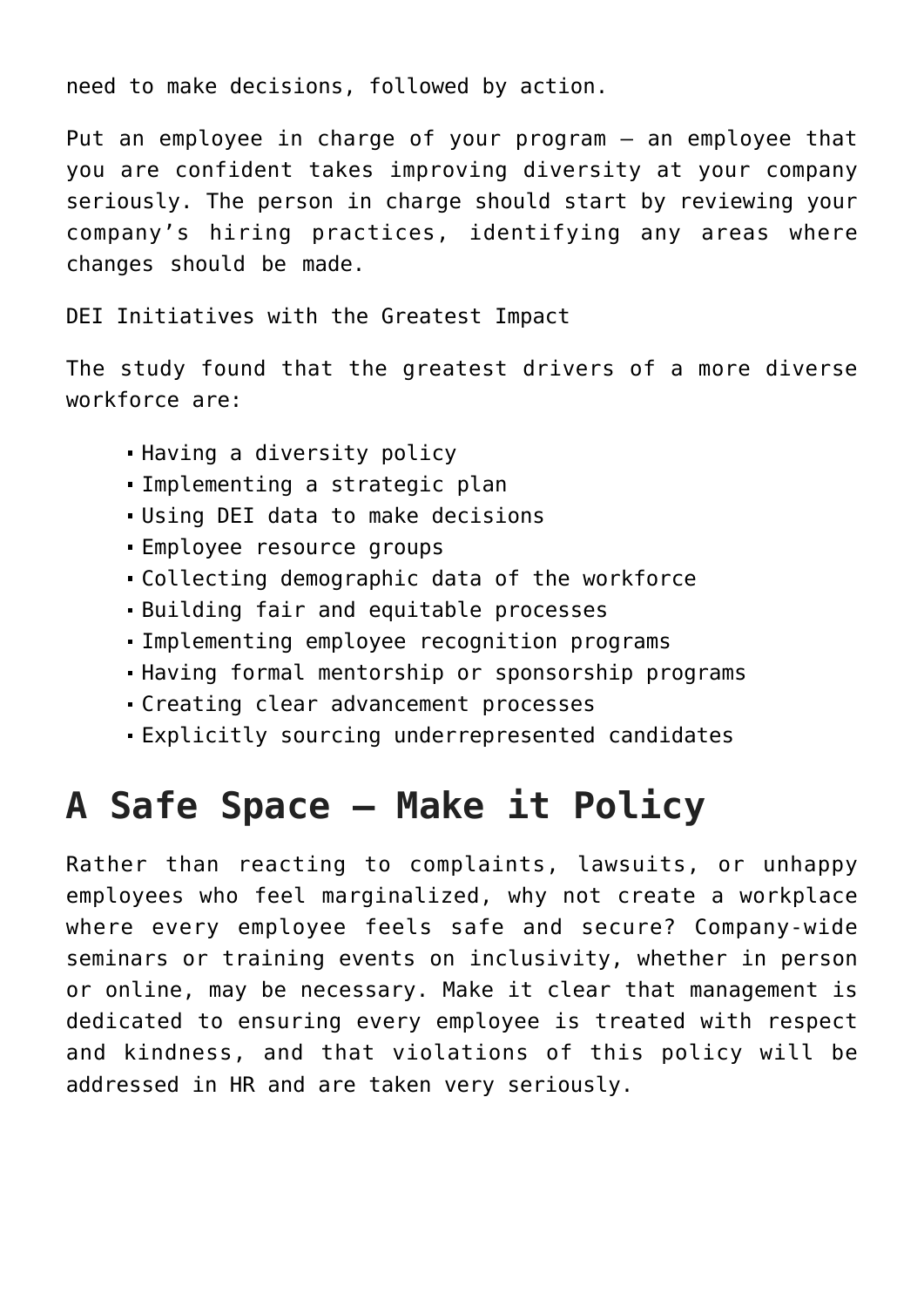## **Put a Diversity Culture Plan in Place**

When an employee brings a complaint regarding discrimination or poor treatment in the workplace, you need a process in place to address the issue. When these matters are resolved internally, it is better financially, and builds confidence in your management team. Don't brush off complaints, but listen closely, document everything thoroughly, and monitor the situation until the employee feels it has been resolved. If you discover you have an employee who is mistreating others due to race, gender, religion, or country of origin, that person is a liability to your business, and should probably let go, unless it was a minor error, and the person can be corrected thoroughly.

## **Diversity Fosters Innovation**

A diverse workforce will bring a range of unexpected benefits to your business, with innovations that lead to faster, more stable growth. When your workforce feels secure, respected, and supported by management, they are far more productive. You may be surprised at the hidden talents of your employees, and the innovations they present to streamline or improve your business.

### **Feedback**

Listening may be one of the more difficult tasks for owners and managers but could not be more important. Keep the communication open, and ensure all employees are fearless in presenting their viewpoints, ideas, or concerns. At an Amazing Workplace, the corporate journey involves people who respect one another, and treat each other with kindness.

A work culture that values communication, respect, with